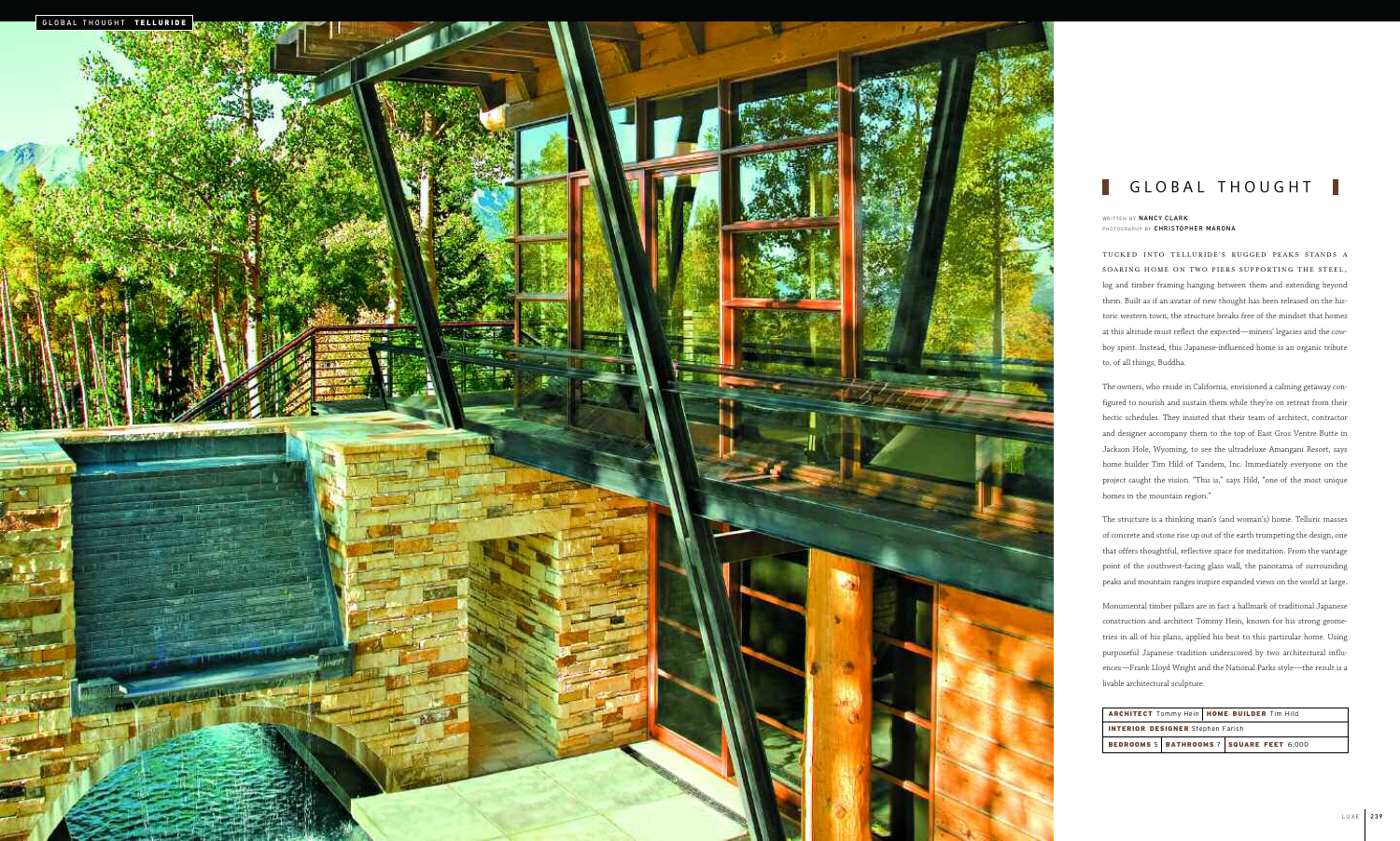## CONTINUED FROM PAGE 239

The application starts by using Japanese feng shui positioning for the entire house and the rooms therein. The center of the home represents the ancient Torii gate, a fundamental Japanese feature. "The simplest way to put it is to compare the home's design to an armchair," explains Hein. Entering the home from the front or downhill side, the arms of the chair rise up on the sides, offering refuge while not sacrificing the home's orientation with a vantage point overlooking the distant town of Telluride. The overall design plays on primal instinct, rising up out of the earth as a safe haven, fueled by water features. "In feng shui, water represents wealth," explains Hein. A barrel vault ceiling in the master suite—the most optimum shape for sleep patterns because it allows energy to flow seamlessly—is another centuries-old practice that reinforces the sense of peacefulness around the clock.





**CONTRACTOR DESCRIPTIONS AND INCOME.** 

## **STYLE SELECTION**

Constructed from sustainable wood, this simple yet comfortable slipcovered round chair draws inspiration from the comforts of nature. *Scoop Armchair, \$5,152;*

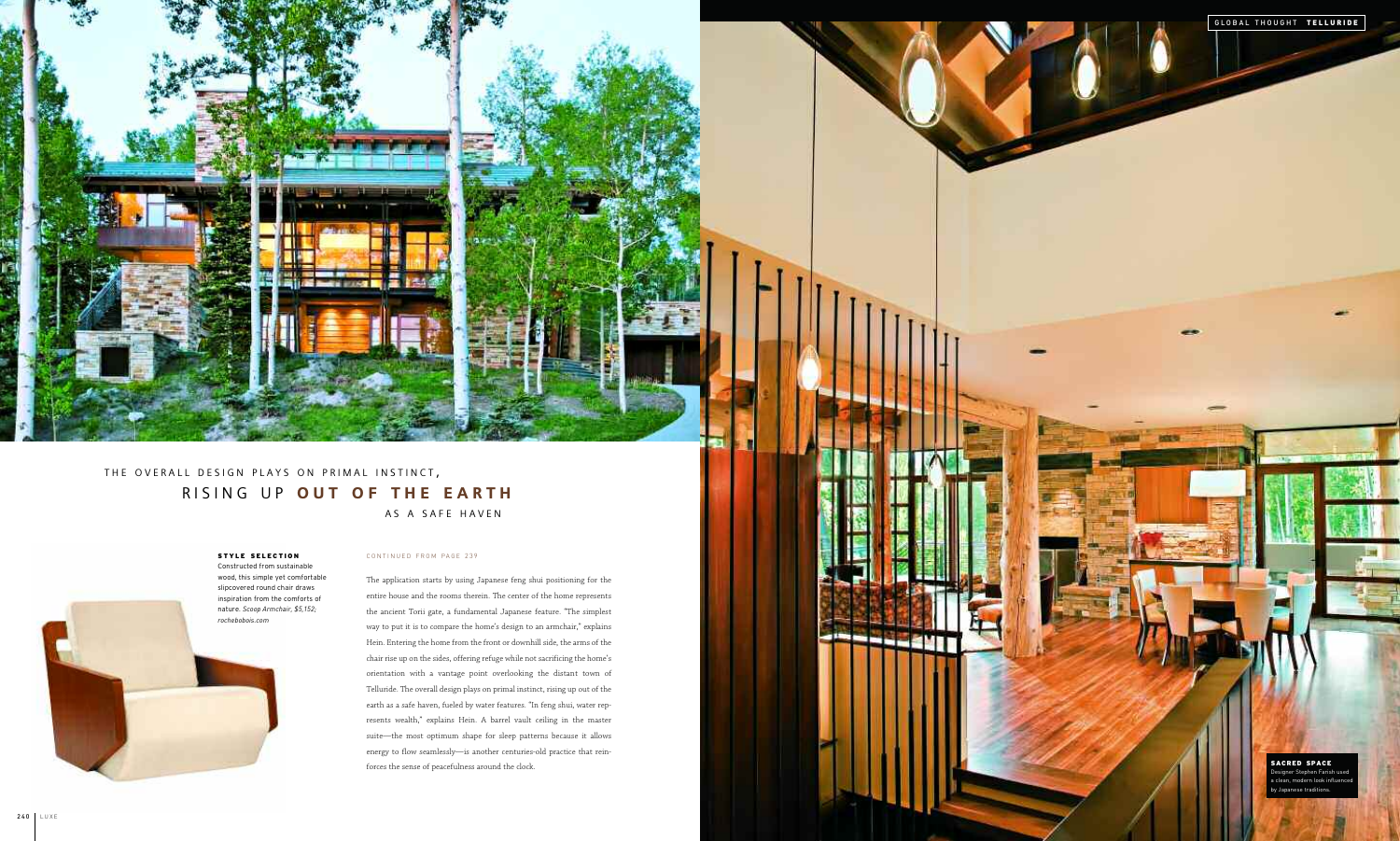CONTINUED FROM PAGE 240

The prescient finishes of the home are as complex and yet as simple as origami, with dark, medium and light mahogany. Ancestral Pueblean stone cut locally has its own pattern like none other in the world. Efficiency of space is another pure Japanese influence, and the bunk room, a nook-like space adjacent to the children's bedrooms, affords a convenience for overnight guests as well as a sense of privacy.

The furnishings are anything but traditional mountain furnishings, explains interior designer Stephen Farish, who has offices in both Telluride and Houston. The clients desired a clean, modern look—one that transitions their beachfront California lifestyle to this nearly sacred mountain escape. To that end, Farish infused the home with an imperial aesthetic. A contemporary built-in banquette in the breakfast area is comfortable enough to sit in for an hour and fits the space to an eighth of an inch. "The challenge," Farish says, "was to achieve the precise measurements for the seating that was manufactured states away in Texas and then installed on site."

#### **STYLE SELECTION**

Inspired by René Magritte's Les Marches de L'été, which depicted the sky as man-made blocks, this conversation starter is fashioned to appear as if it can pivot. *ET30 End Table, starting at \$3,600; antoineproulx.com*



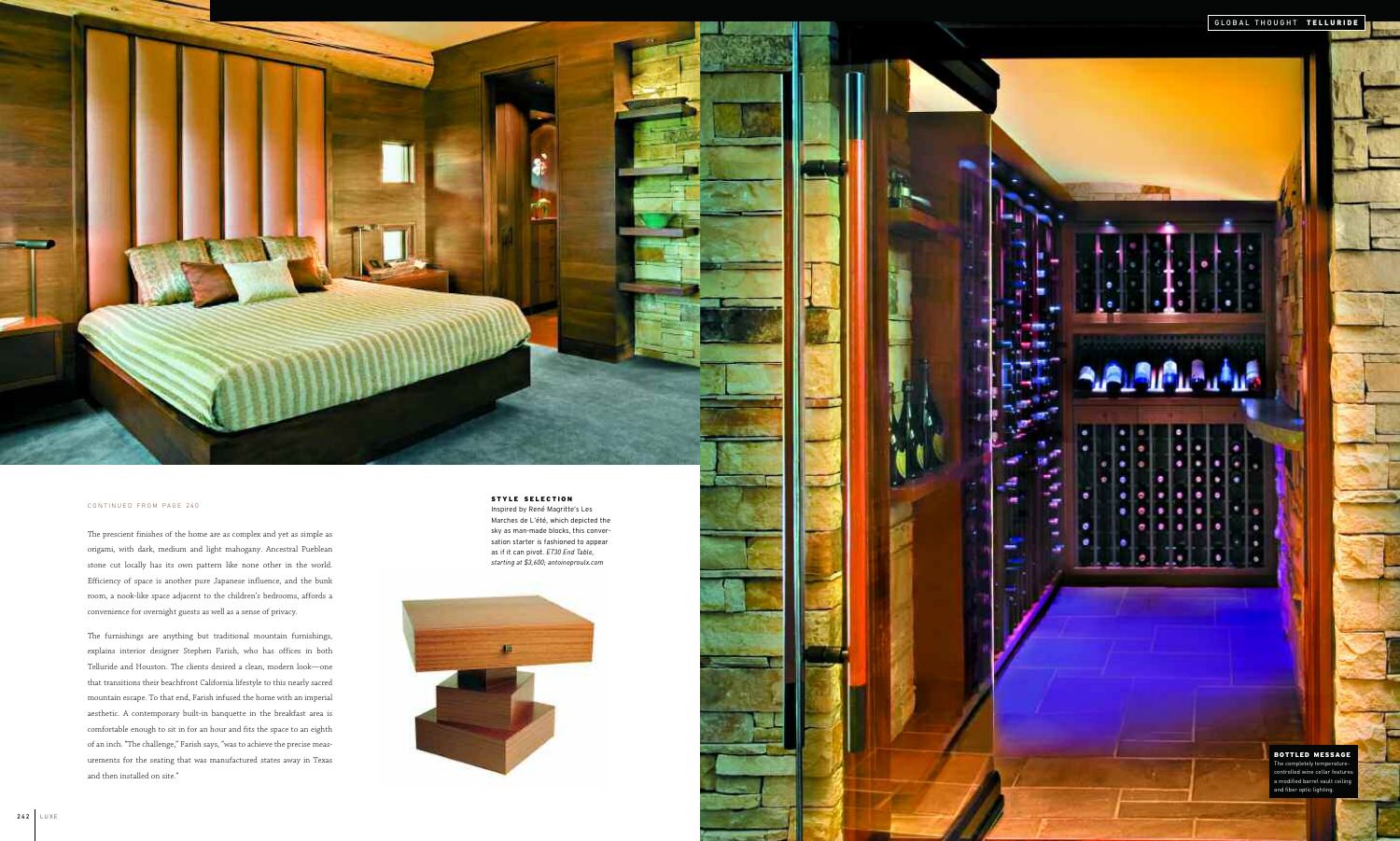

# **FUN SWAY**

The timbers form a Japanese Torii Gate, the traditional entry to a Shinto shrine. It is the division between the physical and spiritual worlds.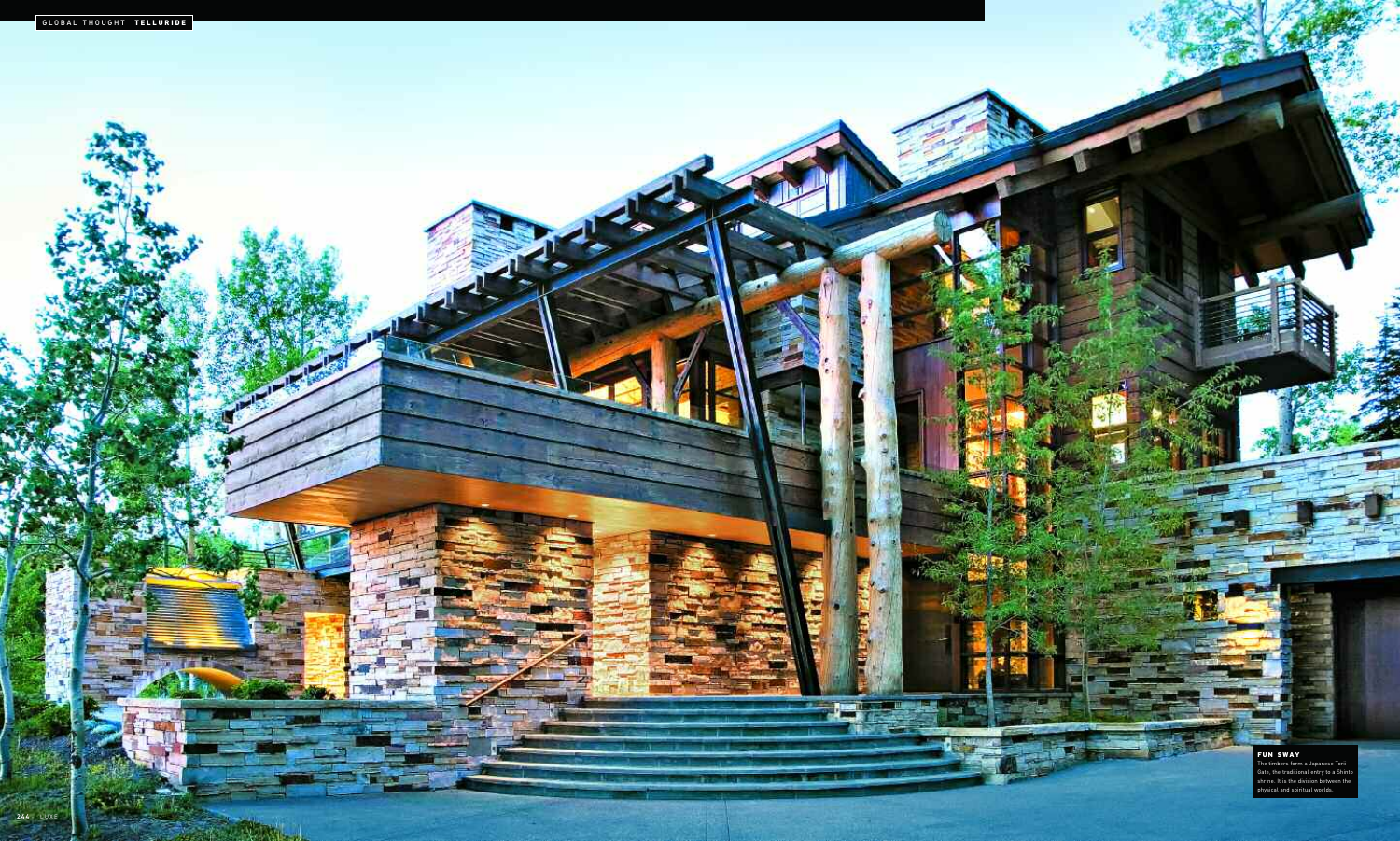